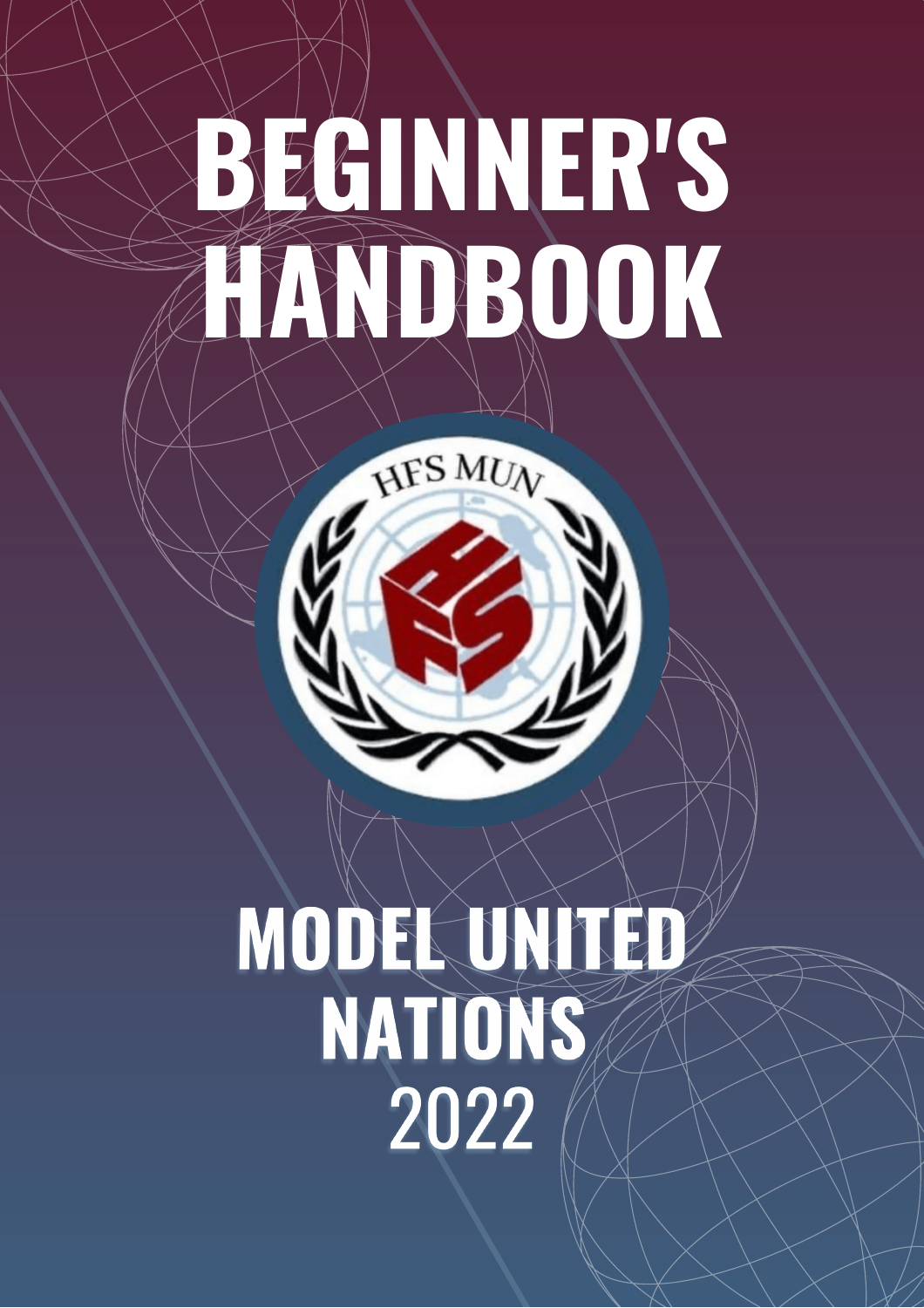

# **INTRODUCTION**

An important step for any delegate, especially a first-timer, is to acquaint themselves with the Rules of Procedure of the MUN. While delegates are advised to go through the entire ROP as provided by HFSMUN, first-timers may go through the next few pages for a simplified, informal introduction to MUN.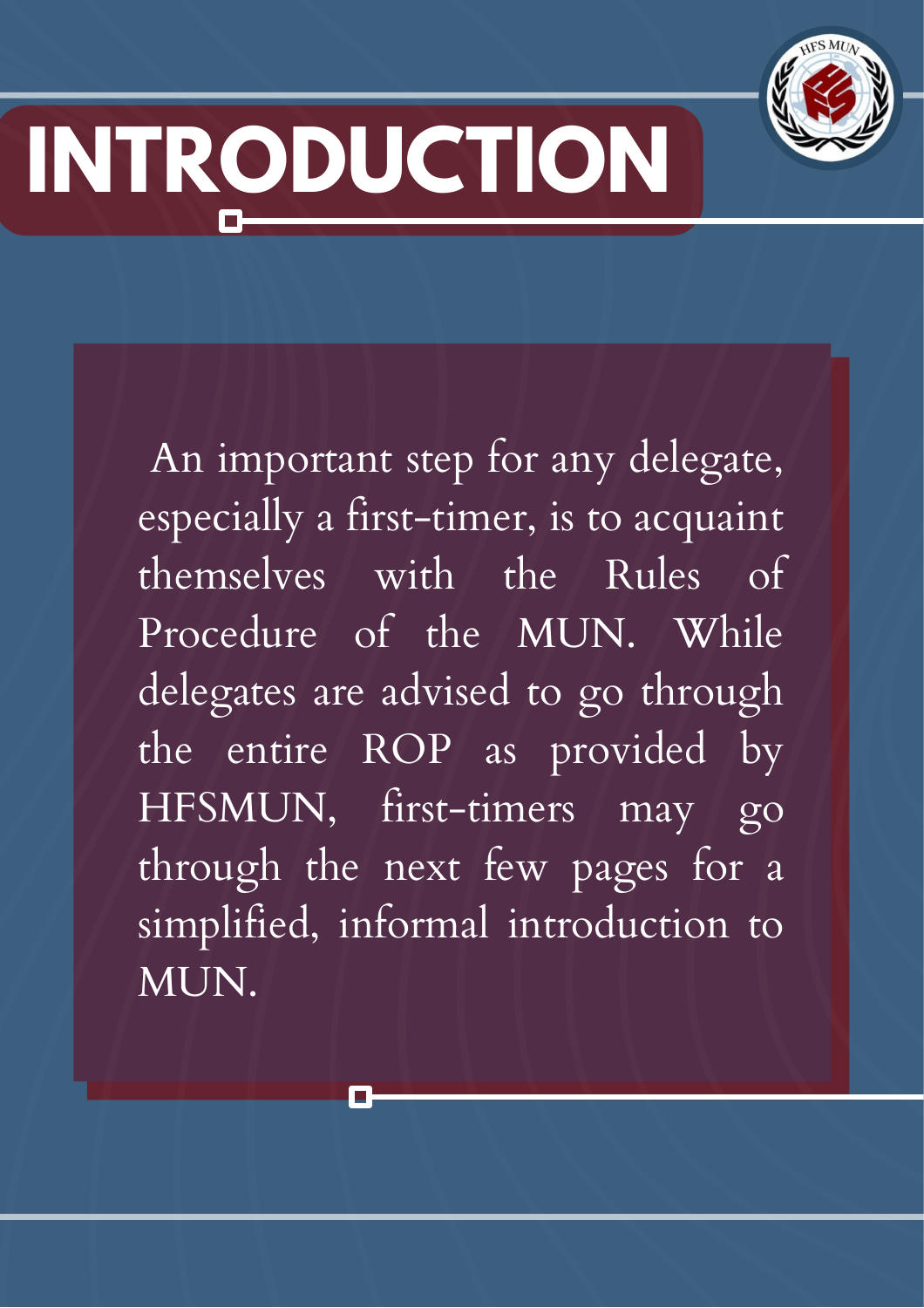#### **BEFORE THE MUN**



Before a delegate even enters an MUN, it is imperative that they are clear with their country's foreign policy, and their stand on the agenda. In addition, a delegate must thoroughly research their country's contribution to the agenda/crisis to be discussed. It is also helpful to know the stance of the delegates of other important nations in the committee. Delegates are also advised to research the conflict in general, and can refer to the study guides provided to them by the Executive Board (released on **https://hfsmun.org**).

**PRO TIP**: A helpful website to understand the workings of a Model UN Conference is **https://bestdelegate.com**

Here is an introduction article to get you started: **https://bestdelegate.com/mun-made-easy-how-to-get-startedwith-model-united-nations**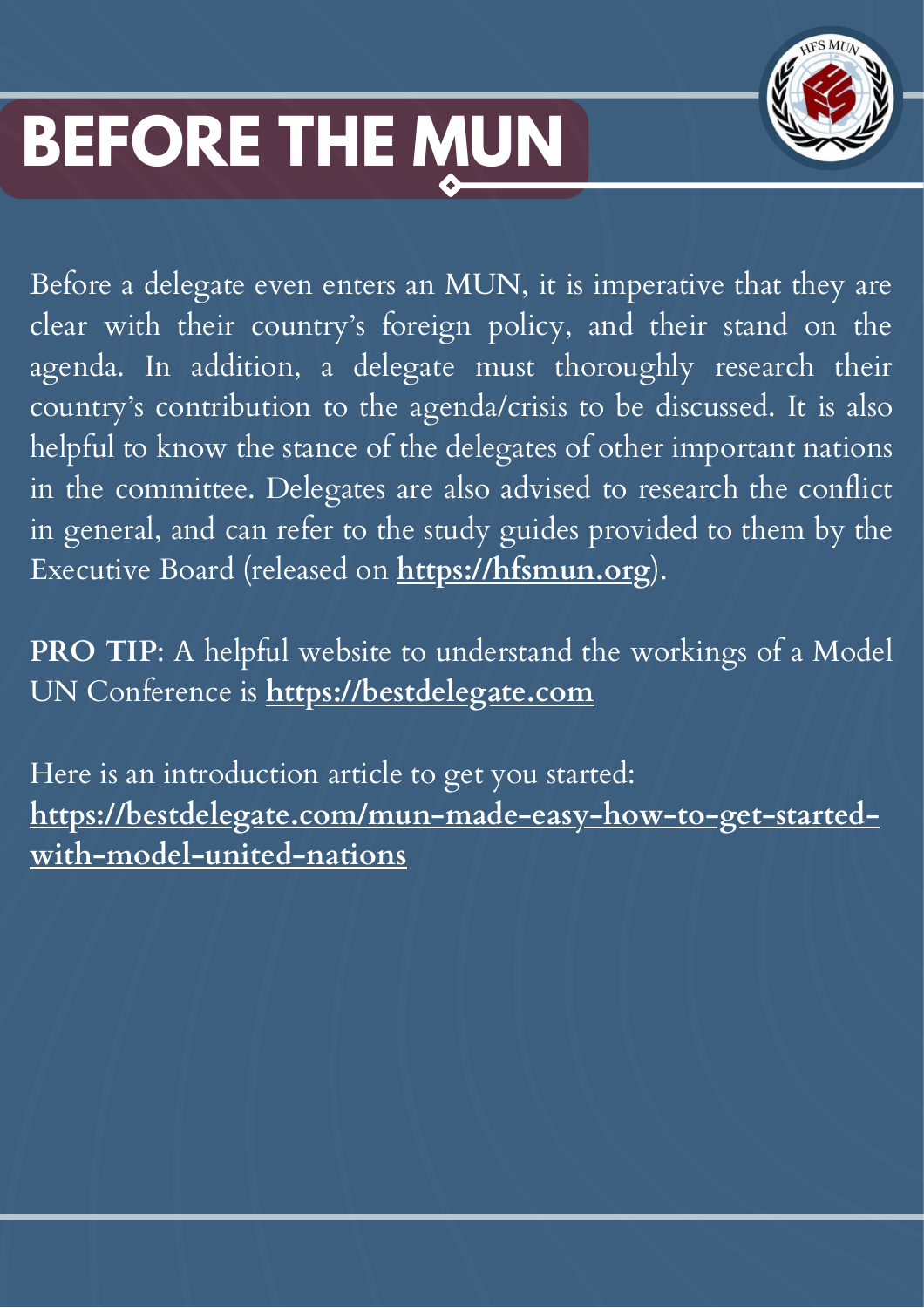### **DURING THE MUN**



While in committee, here is the essential information that any firsttime MUNner should go through before the first day of the committee.

**Roll Call-** Committee begins with a roll call. When a delegate's country/delegation is called, the delegate must respond with the following- "Present" if the delegate wishes to abstain while voting on the resolution, or simply "Present and Voting" , if a delegate wishes to forego this option.

**Setting the agenda**- Next, a delegate (any one delegation in the committee) must set the agenda or the topic/problem to be discussed by the committee. A vote is then taken on whether or not the motion to set the agenda passes.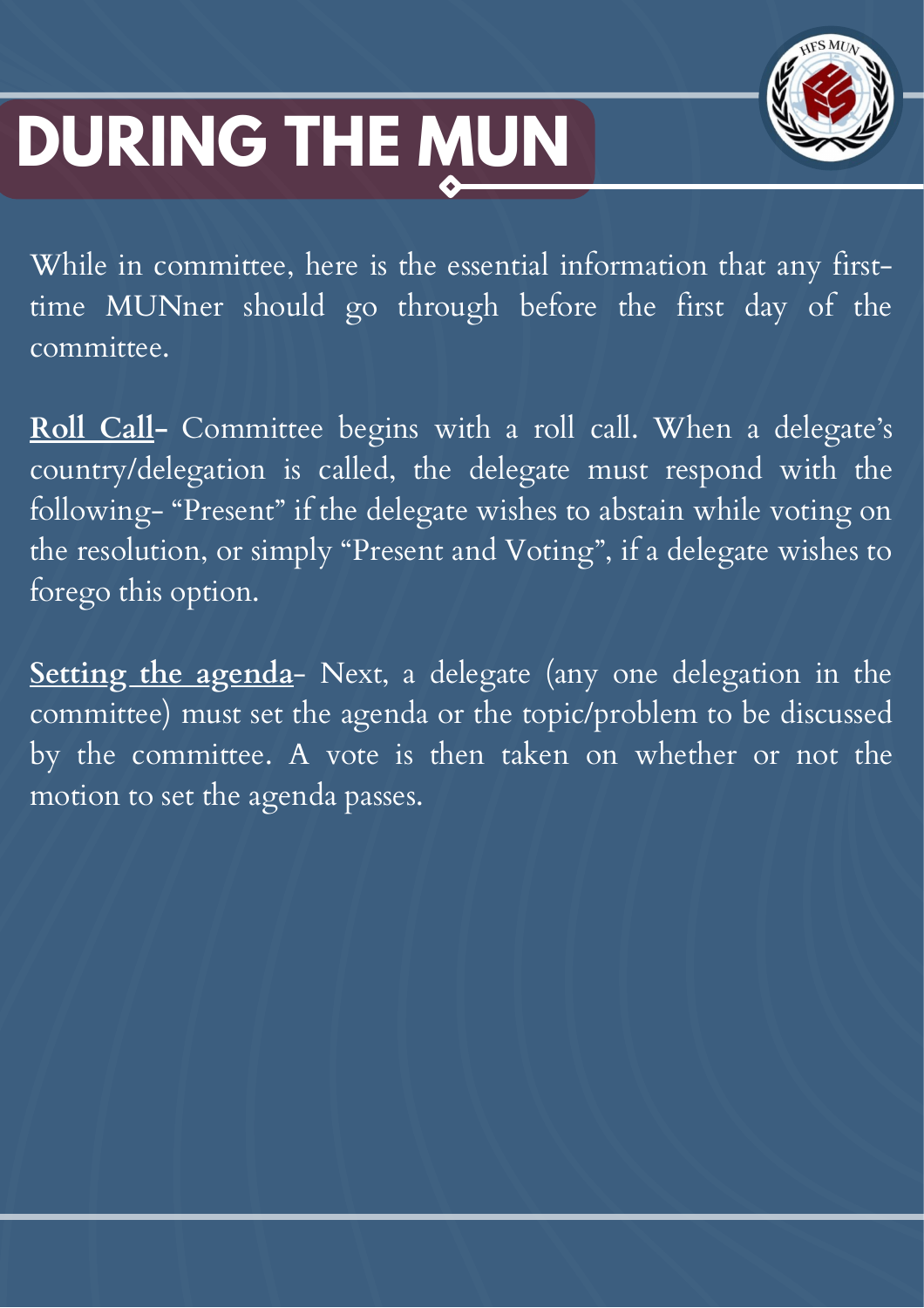

#### **DURING THE MUN**

**General Speakers List-** We then move on to the General Speakers List, or GSL. Here, delegates are given an opportunity to express their countries' stance on the agenda topic set earlier. A delegate raises the motion to enter GSL, and all interested delegates raise their hands, signifying willingness to participate in the GSL. The default speaking time is 90 seconds per delegate, which can be altered by raising a motion, when motions are in order.

**Pro Tip**: It is highly recommended to keep a 90-second GSL speech prepared for the agenda topics before the conference itself.

Once a delegate is finished, they can yield the remaining time (if any) to the following-

- Questions (another delegate can ask questions on the speech.) 1.
- Comments (another delegate can make comments on the speech) 2.
- Another delegate (another delegate can take the remaining time 3. from the original delegate)
- The chair (the chair can use their discretion to allot the 4. remaining time to one of the other above-mentioned options). In terms of questions, permission for follow-ups can only be granted by the Chair.

**Right of Reply**- A right of reply can be used if a delegate feels that the integrity of their person/nation has been infringed upon by another delegate. The delegate using this tool must raise their hand, be recognised by the Chair, and plea for a right of reply.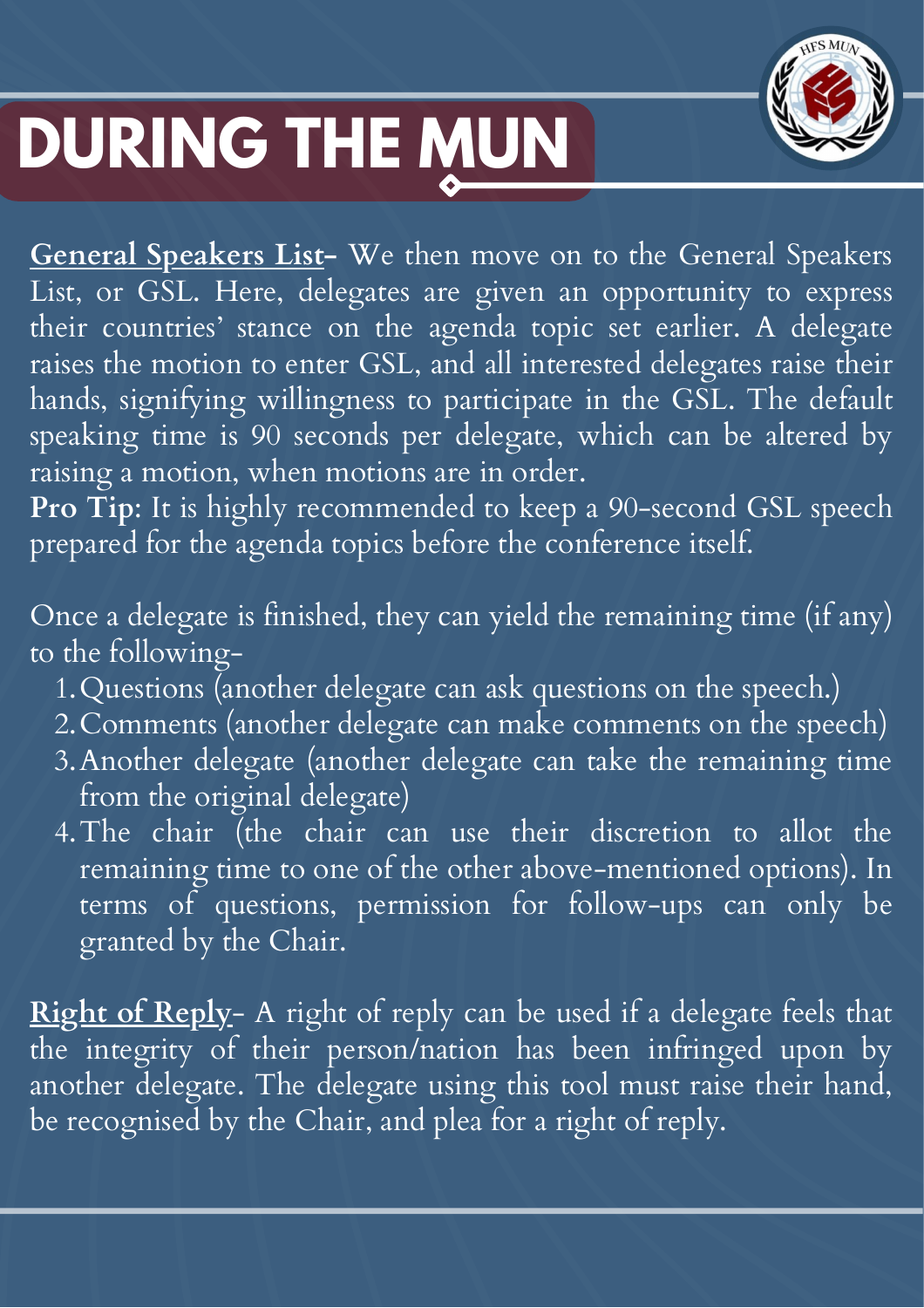## **POINTS TO REMEMBER**



**Point of Personal Privilege**- This point can be used if a delegate has personal discomfort, which impairs their ability to participate in the committee.

For eg – if they wish for a delegate to speak louder or repeat themselves.

**Point of Order**- This point can be used to point out a factual inaccuracy in another delegate's statement/speech.

**Point of Parliamentary Inquiry**- A delegate, when the floor is open, can utilize this point to ask the Chair questions relating to the Rules of Procedure.

**Point of Information**- This point can be used to ask a delegate questions pertaining to the speech they just made, and only that.

**Moderated Caucuses**- Once the floor is open again, usually after the end of the GSL, a motion can be introduced to enter into a Moderated Caucus. A moderated caucus involves discussion on a smaller, more specific sub-topic of the overarching agenda. The delegate making the topic must specify the topic, an overall time minutes (20 minutes or less), and a speaking time for each delegate. A vote is then taken, provided no other motions are introduced. If a majority of delegates vote for the motion, the motion passes, and the moderated caucus is underway. The delegate who introduces the motion can choose to speak first, or last.

A moderated caucus is introduced by saying, for example, "The Delegate of India wishes to motion for a moderated caucus on the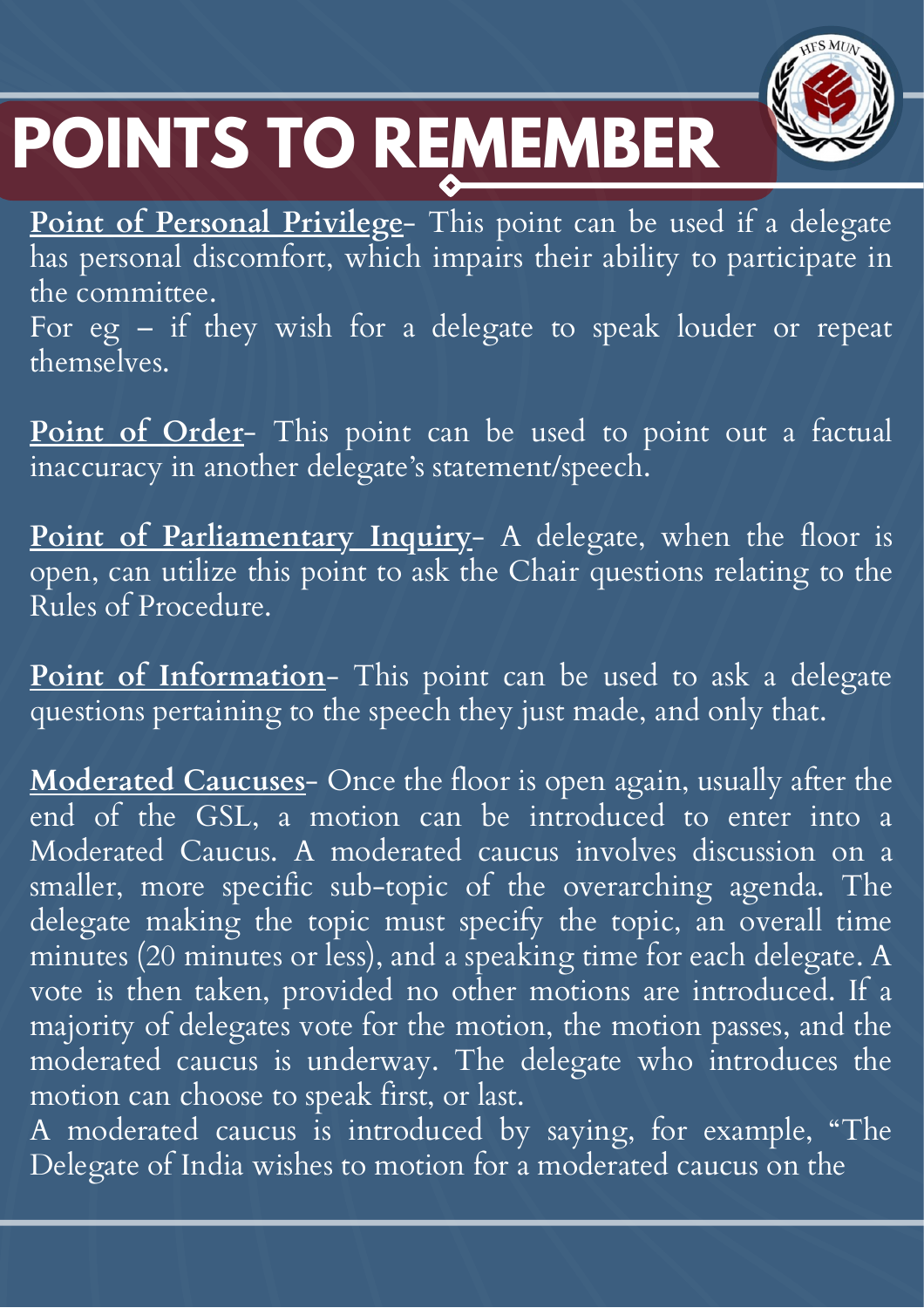

topic "Potential for a One-State solution to the Israel Palestine conflict" for a total time of 10 minutes, with a per-speaker time of 1 minute.

**Pro Tip:** It is generally recommended to prepare a list of moderated caucus topics you might want to discuss before the conference.

**Unmoderated Caucus**- An unmoderated caucus, informally referred to as an "unmod" , is a temporary suspension of formal debate, where delegates can discuss ideas informally with other delegates in the committee room. Delegates can form factions, come up with resolutions, and network with other delegates about the topics raised in committee prior.

**Working Papers**- Working Papers are unofficial documents formulated by a delegate, which help the committee in propagating the agenda and formulating resolutions. They do not require a formal introduction but require the signature of the Director to be copied and distributed.

**Resolutions**- Resolutions are usually born out of unmoderated caucuses, i.e., when delegates can network freely and formulate resolutions. It can be introduced once it receives the approval of the director and has received a certain number of signatories (this number is determined by the chair, as per the strength of the committee). Once a resolution has been introduced, the Chair allocates a certain number of delegates to speak for and against the resolution. Here, delegates must stay true to their representative nation's foreign policy.